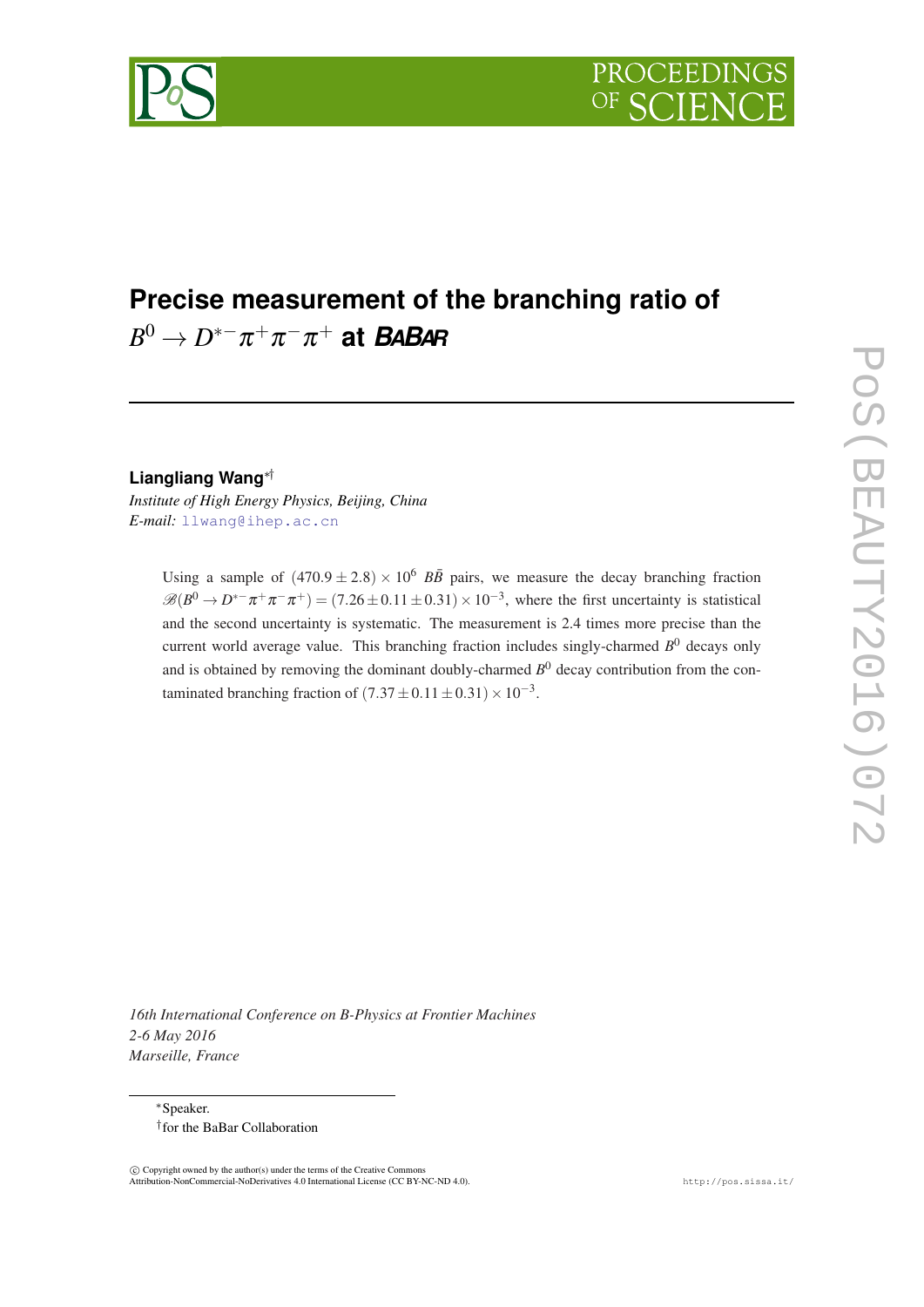#### **Liangliang Wang**

# 1. Introduction

The branching fraction ratio  $R^{(*)} = \frac{\mathcal{B}(\bar{B} \to D^{(*)}\tau^-\bar{v}_{\tau})}{\mathcal{B}(\bar{B} \to D^{(*)}I-\bar{v}_{\tau})}$  $\frac{\partial (B \to D^{(n)} l^{-} v_{\tau})}{\partial B(\bar{B} \to D^{(n)} l^{-} \bar{v})}$ , where  $l = e$  or  $\mu$ , was measured by BABAR [[1](#page-2-0)], Belle [\[2\]](#page-2-0) and LHCb [\[3\]](#page-2-0). The combined result is deviate from the standard model (SM) prediction by 3.9 $\sigma$  [[4](#page-2-0)]. A new measurement at a hadonic collider of  $\mathscr{B}(B^0 \to D^{*-}\tau^+\nu_\tau)$  using  $\tau^+ \to \pi^+\pi^-\pi^+\bar{\nu}_\tau$ , normalized to  $\mathscr{B}(B^0 \to D^{*-}\pi^+\pi^-\pi)$ , may improve the precision and find more deviation from the SM. This new possibility needs a precise measurement of  $\mathscr{B}(B^0 \to D^{*-} \pi^+ \pi^- \pi^+)$ . This proceeding describes such a precision measurement at BABAR with  $(470.9 \pm 2.8) \times 10^6$  *BB* pairs (the charge conjugates is implied).

## 2. Event selection

The  $B^0 \to D^{*-}\pi^+\pi^-\pi^+$  decay candidates are reconstructed with  $D^{*-} \to \bar{D}^0\pi^- \to K^+\pi^-\pi^-$ . The non- $B\bar{B}$  decays are suppressed. The  $B^0$  candidates are required to have center-of-mass (c.m.) energies within  $\pm 90$  MeV of the beam c.m. energy  $E_{beam}$ . Then the energy-substituted mass  $m_{ES} = \sqrt{E_{beam}^2 - p_B^2}$  of the *B*<sup>0</sup> candidates, where  $p_B$  is the c.m. momentum of the *B*<sup>0</sup> candidate, is shown in Fig. 1 (left) together with these of signal and background Monte-Carlo (MC) simulated samples. Then a model composed by a signal (Crystal Ball function), a non-peaking background (ARGUS function) and a peaking background (Gaussian function) is used to fit the *mES* spectrum as shown in Fig. 1 (right), and the fitted yield of signal candidates is  $17767 \pm 324$ .



Figure 1: Left: The  $m_{ES}$  distribution of  $B^0$  candidates in data and MC simulation. The points indicate the data. The solid histogram indicates the MC-simulated signal. The backgrounds are shown as stacked histograms. The  $B^0 \to D^{*-}D_s^+$  decays are included in the signal histogram. Right: The unbinned extendedmaximum-likelihood fit to the  $m_{ES}$  spectrum of data. The total fit is shown by the solid curve, the signal component is shown by the dotted curve, and the background component is shown by the dashed curve.

#### 3. The  $3\pi$  mass and preliminary results

After a subtraction of the normalized background estimated by the sideband of  $B^0$  peak on the *m*<sub>ES</sub> spectrum, the 3 $\pi (\pi^+\pi^-\pi^+)$  mass of the  $B^0 \to D^{*-}\pi^+\pi^-\pi^+$  candidates under the  $B^0$  peak is